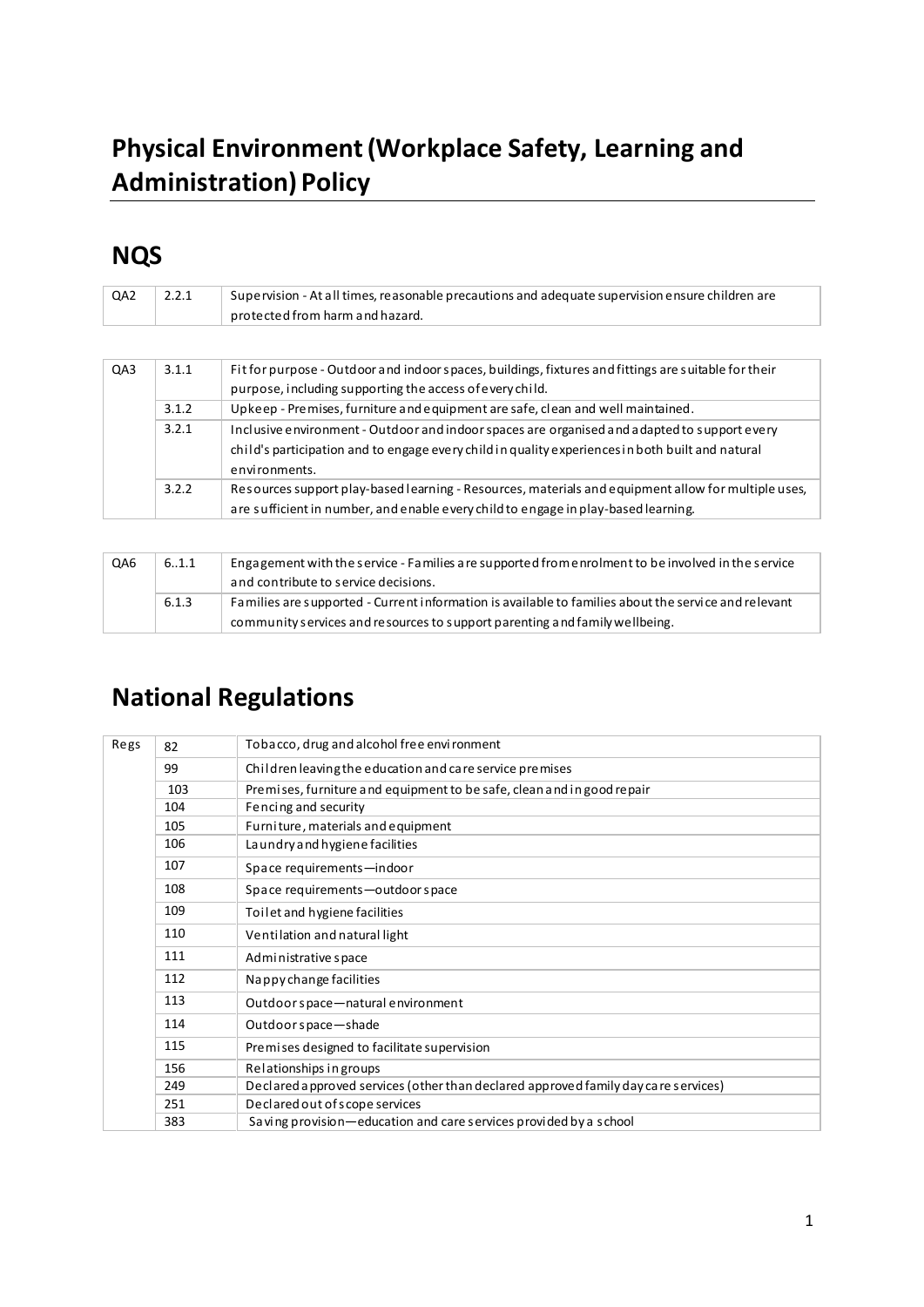# **EYLF**

| LO <sub>2</sub> | Children develop a sense of belonging to groups and communities and an understanding of the reciprocal rights<br>and responsibilities necessary for active community participation<br>Children become socially responsible and show respect for the environment |  |  |  |  |  |
|-----------------|-----------------------------------------------------------------------------------------------------------------------------------------------------------------------------------------------------------------------------------------------------------------|--|--|--|--|--|
|                 |                                                                                                                                                                                                                                                                 |  |  |  |  |  |
| LO <sub>4</sub> | Children develop dispositions for learning such as curiosity, cooperation, confidence, creativity,                                                                                                                                                              |  |  |  |  |  |
|                 | commitment, enthusiasm, persistence, i magination and reflexivity                                                                                                                                                                                               |  |  |  |  |  |
|                 | Children develop a range of skills and processes such as problem solving, enquiry, experimentation,                                                                                                                                                             |  |  |  |  |  |
|                 | hypothesising, researching and investigating                                                                                                                                                                                                                    |  |  |  |  |  |
|                 | Children transfer and adapt what they have learned from one context to another                                                                                                                                                                                  |  |  |  |  |  |
|                 | Children resource their own learning through connecting with people, place, technologies and natural and                                                                                                                                                        |  |  |  |  |  |
|                 | processed materials                                                                                                                                                                                                                                             |  |  |  |  |  |

# **Aim**

To provide a physical environment that is safe, appealing, constructive, well-maintained and welcoming to all individuals who use it.

# **Related Policies**

Animal and Pet Policy Chemical Spills Health, Hygiene and Safe Food Policy Incident, Injury, Trauma and Illness Policy Relationships with Children Policy Sandpit Policy Tobacco, Drug and Alcohol Policy

# **Implementation**

The Approved Provider and Nominated Supervisor will provide a stimulating environment that continually engages children and fosters their learning and development while ensuring their safety and that of educators, families and visitors.

### **Resources and Equipment**

The Approved Provider or Nominated Supervisor will:

- provide appropriately sized furniture and equipment in the indoor and outdoor settings for the age ranges at the service
- provide sufficient furniture, resources, materials, toys and equipment for the number of children and ensure they are developmentally appropriate
- check that all equipment, including resources, car seats, booster seats etc meets Australian Standards and educators are trained in correct maintenance and assembly
- ensure non-fixed play equipment in the grounds is less than one metre high and that educators can adequately supervise children at all times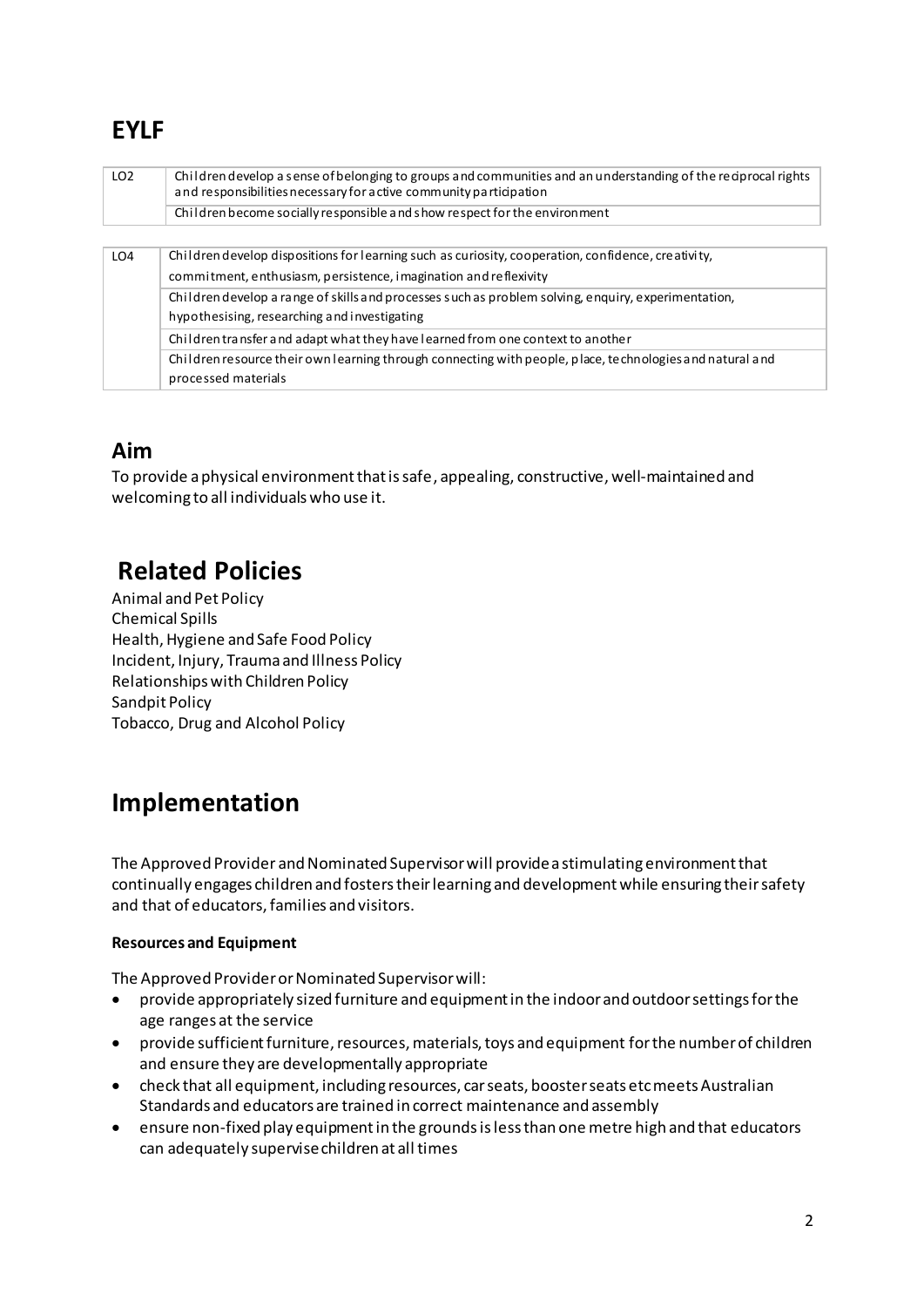- place any outdoor climbing equipment, swings or slides on impact absorbing surfaces (soft fall materials)
- maintain an up to date inventory/registry of equipment
- select resources and equipment that reflect the cultural diversity of our families, local community and nation, including the culture and diversity of Australia's Indigenous community
- actively seek the views of parents and families about our resources and equipment
- advise educators and families about the purchase of new equipment and ensure a risk assessment is carried out
- prepare an ongoing prioritised maintenance plan for the service at the beginning of each year, and implement the plan throughout the year , and organise maintenance systems (eg checklists, logs, building and equipment records).

Educators will:

- provide a list of equipment or resources which need maintenance to the Approved Provider or Nominated Supervisor every 6 months. The list will prioritise maintenance requirements
- introduce children to new resources and equipment, and teach them how to use and care for them appropriately
- store equipment that should only be used under supervision in a secure place
- allow children to use a trampoline only when they are directly supervised
- regularly check equipment and resources to ensure it is clean and safe
- ensure they comply with cleaning schedules for resources and equipment

### **Facilities**

The Approved Provider or Nominated Supervisor will:

- provide adequate, sufficient and accessible facilities for hand-washing, toileting, eating and sleeping. Toileting and hand-washing facilities will be accessible from our indoor and outdoor environments
- provide adequate, sufficient and hygienic facilities for nappy changing which are inaccessible to children if they are not directly supervised, and providing at least 1 properly constructed nappy changing bench for children under 3 years of age
- provide access to clean drinking water in our indoor and outdoor environments
- providing secure and hygienic laundry facilities
- provide a separate indoor space for children under 2 years of age
- ensure that the premises and grounds comply with building regulations (Local, State and Federal Government) and the Building Code of Australia in relation to fire, ventilation, lighting and safety glass
- provide appropriate and hygienic areas for food preparation
- complete a Building Safety Checklist of the premises and grounds every 6 months and ensure any work necessary meets Australian standards
- implement management plans to ensure the safety of educators, children, families and visitors if the service undertakes major renovations
- ensure there are at least 3.25 square metres of unencumbered indoor space for each child at the service (does not include passageways, bathrooms, food preparation areas, staff or administrative rooms, storage areas, kitchens unless primarily used by children as part of the program and any space not suitable for children)
- ensure there are at least 7 square metres of unencumbered outdoor space for each child at the service (does not include areas like thoroughfares, car parks and storage sheds)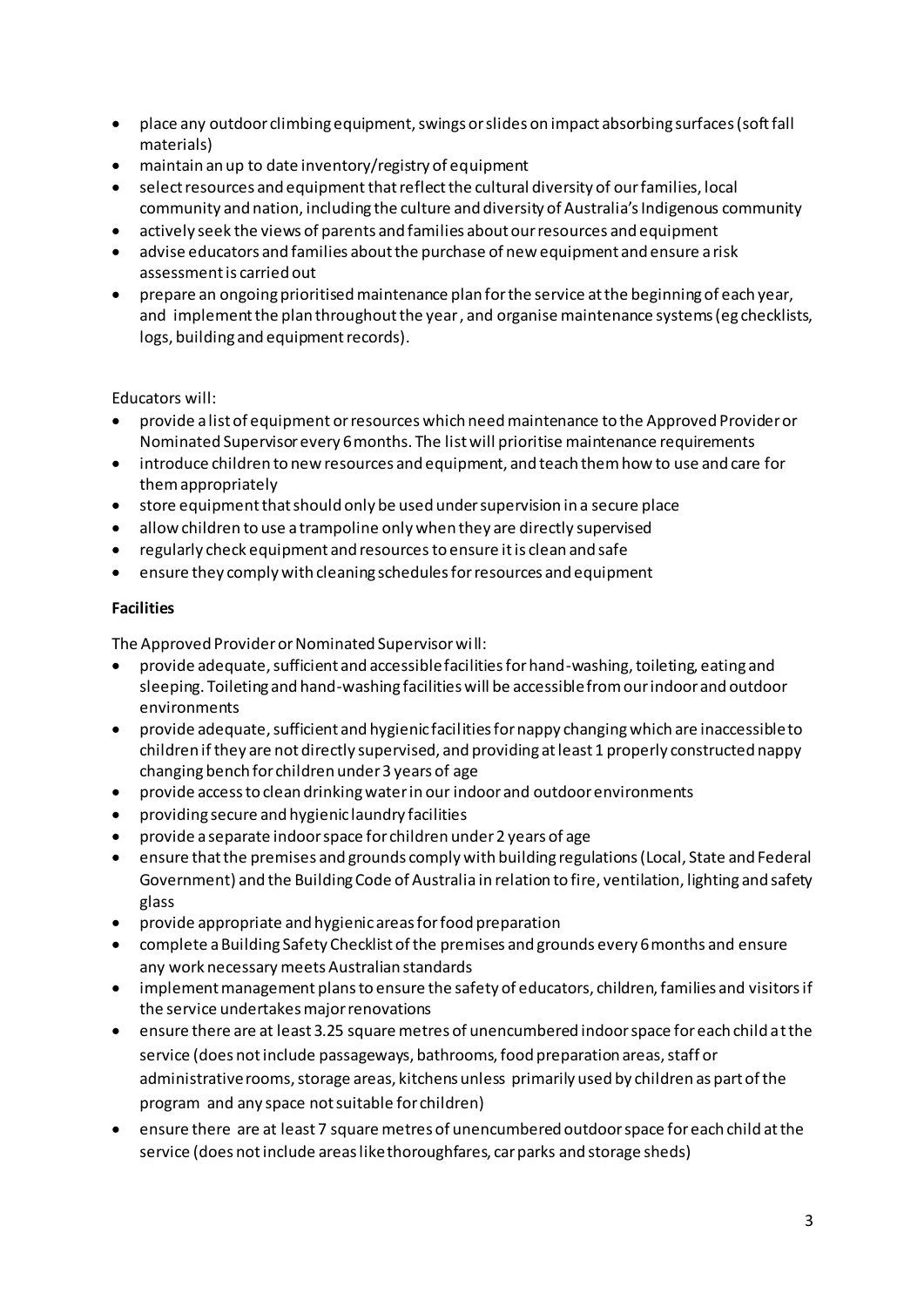Indoor and outdoor space requirements do not apply to children being educated and cared for in:

- an emergency for no more than two consecutive days the Service operates, or
- exceptional circumstances where all the children are siblings in the same family, or the child is in need of protection under a child protection order.

### **Environment**

The Approved Provider or Nominated Supervisor will:

- include natural elements like plants, trees, gardens, rock, mud and water
- provide adequate shading
- adequately fence the environment.
- incorporate natural and artificial lighting, appropriate ventilation, heating, cooling and fresh air
- include elements that challenge children and encourage appropriate risk taking for the child's developmental level
- incorporate specific requirements for special needs children as seamlessly as possible
- incorporate sustainable practices which develop environmental responsibility
- ensure elements in the environment encourage children to explore, solve problems, create, construct and engage in critical thinking

### **Layout**

The Approved Provider or Nominated Supervisor will:

- organise the environment so children, educators and visitors can move around without disrupting children's activities
- create spaces which encourage collaborative learning through group interactions and one -onone interactions
- create areas where children can engage in quiet, restful or independent activities
- establish the environment so children can be adequately supervised at all times
- provide space for administrative functions, consultation with children's family members and private conversations
- keep plans about the arrangement of the rooms and outdoor spaces to show how our service creates inviting learning spaces, and document how the arrangement, resources and equipment contribute to children's learning.
- keep a record of any changes made to the physical environment eg rearrangment of rooms, additions/changes to outdoor environment

### **Activities**

The Approved Provider or Nominated Supervisor and educators will:

- undertake regular risk assessments to ensure risk is minimised or eliminated at all times
- provide adequate and ongoing training in risk management practices for new and existing educators, staff and volunteers
- engage children in a wide variety of indoor and outdoor experiences
- discuss safety issues with children (eg using toys or equipment) and involving children in rule setting to minimise or eliminate safety risks.
- cover unused power points with safety caps, securing all electrical cords and ensuring all double adaptors and power-boards are inaccessible to children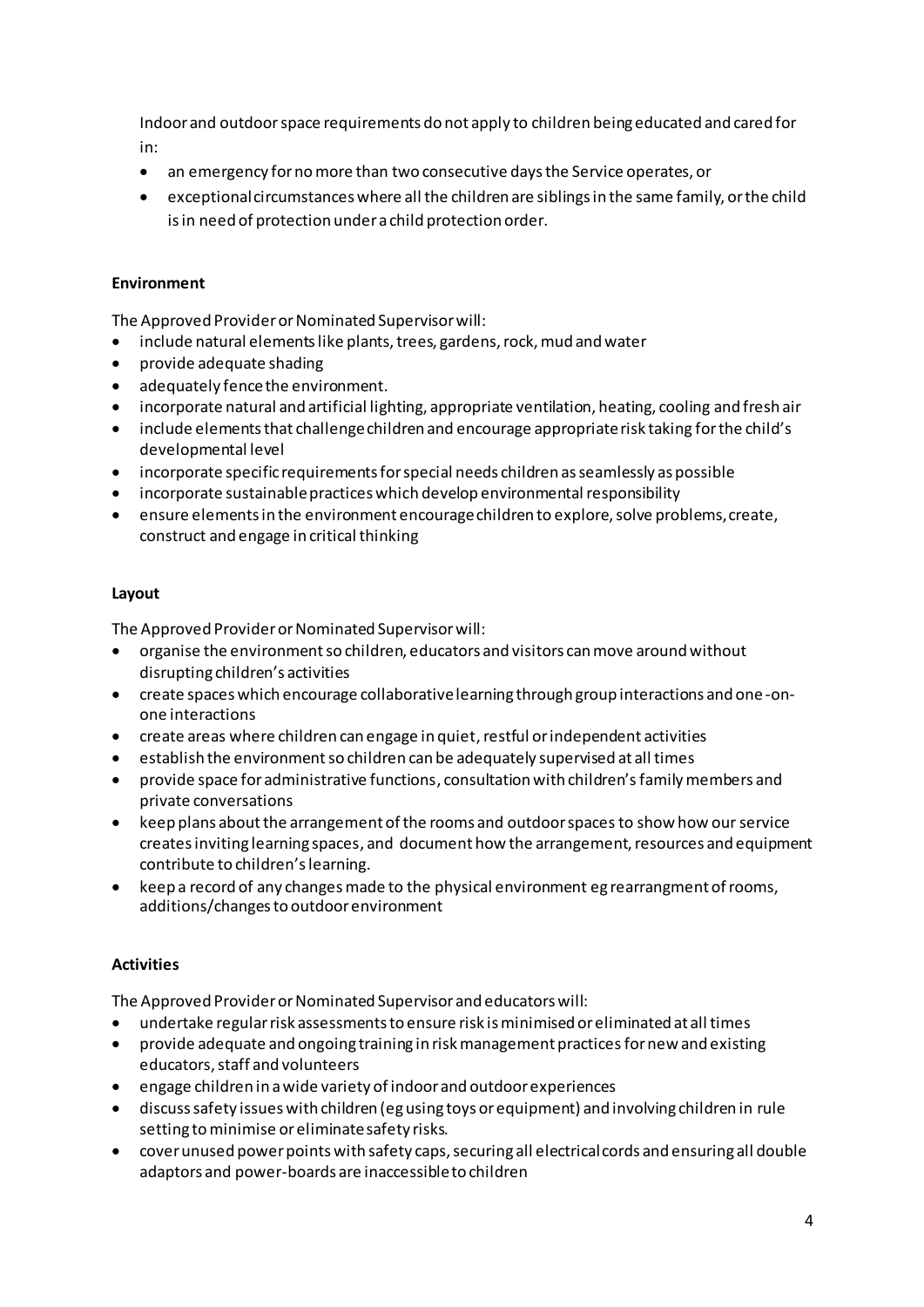• provide families with the latest child-related safety information

### **Children's Groupings**

It is important that children have opportunities to interact with other children and educators in group situations. This contributes to their learning and development and helps children to develop respectful and positive relationships. When forming groups, the Nominated Supervisor and educators will consider whether the size and composition of the group is appropriate by considering whether children:

- are settled
- develop secure relationships with educators and positive relationships with peers.

The Nominated Supervisor and educators will:

- base childrens' rooms and groupings on their age and/or development
- have open play time in the morning so all children can interact with children and educators from other rooms.

# **Safety Checks**

To ensure the safety of all children and educators, the Nominated Supervisor will ensure the following safety checks are carried out:

- a daily inspection of the premises before children arrive (use the Indoor and Outdoor Daily Safety Checklists attached to the policy) to ensure the service is safe, secure and hygienic, and there are no dangerous objects on the premises or service grounds, for example sharps or poisonous flora and fauna, including a check of:
	- $\bullet$ perimeters
	- fences
	- $\bullet$  gates
	- $\bullet$  paths
	- · buildings
	- all rooms accessible to children
	- fixed equipment

Educators will wear gloves and use tongs to pick up any sharp objects (eg syringes) and place them in the 'sharp object box'. This box will be disposed of in line with local council recommendations. Any maintenance required will be immediately reported to the Approved Provider or Nominated Supervisor who will make the appropriate arrangements to have repairs carried out.

- regular inspections of trees in the service grounds for overhanging, dead or dangerous looking branches as well as for any infestations or nests.
- regular pest inspections by an accredited pest control company. Any recommendations made by the company will be implemented if they will not compromise the health and safety of children and adults.

The Nominated Supervisor will keep records of pest inspections and findings, and records to verify completion of safety checks.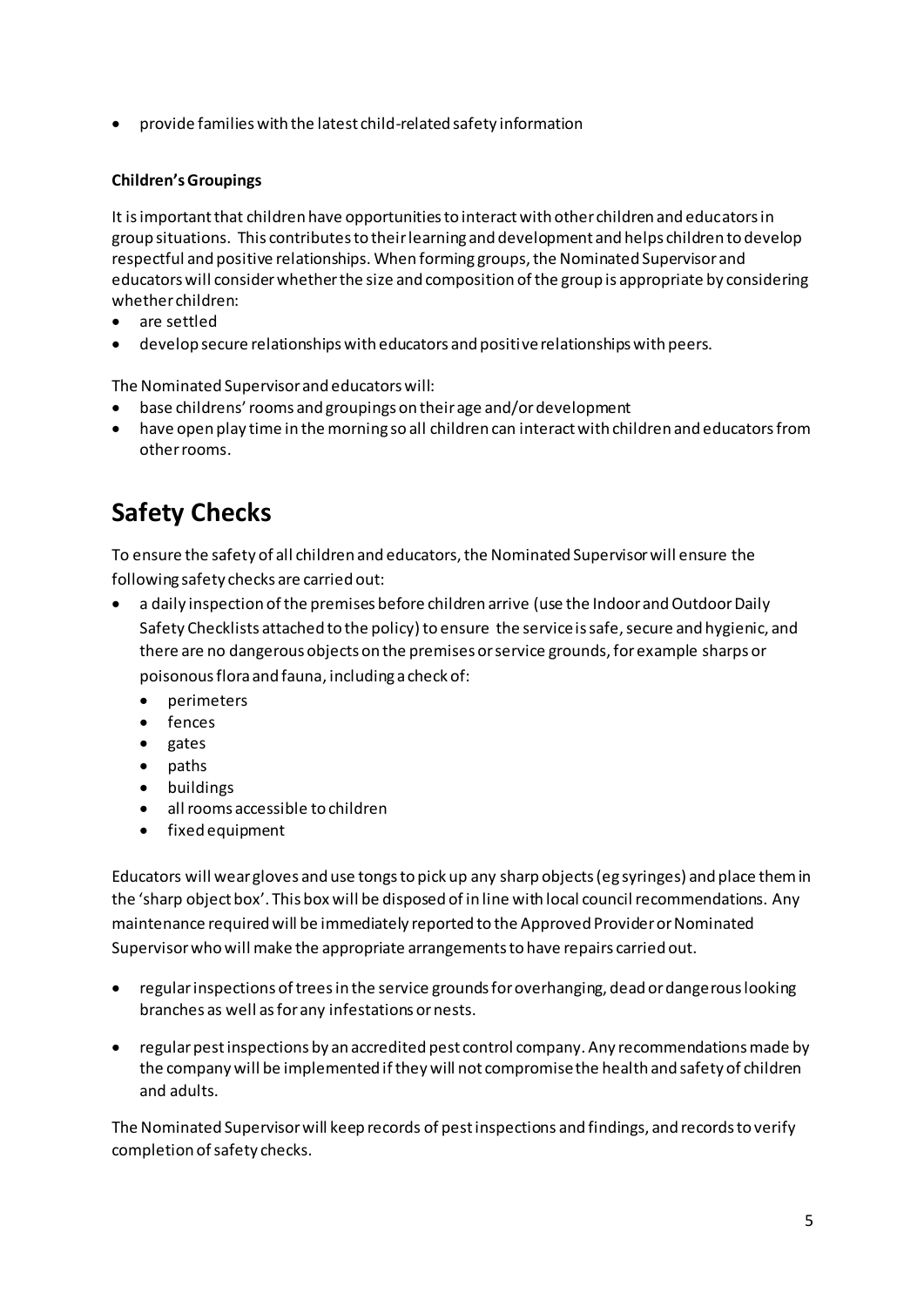# **Cleaning of Buildings, Premises, Furniture and Equipment**

To ensure that cleaning is carried out regularly and thoroughly and the environment, resources and equipment are hygienic, the Nominated Supervisor will ensure educators and other staff:

- implement structured cleaning schedules (attached to the policy) to ensure that all cleaning is carried out regularly and thoroughly so that the service environment, resources and equipment are hygienic .
- use the least dangerous cleaning substance possible
- use colour-coded sponges (eg pink for the kitchen, yellow for the bathroom) to eliminate crosscontamination of different areas
- use different rubber gloves in each room which are then hung out to dry and air
- wash and dry hands after cleaning before returning to the children
- clean and dry cleaning equipment between uses so germs can't multiply on the equipment.
- store cleaning equipment securely
- wash dress-up and play clothes once a week in hot water and detergent
- clean the service at the end of each day and throughout the day as the need arises
- clean up accidents and spills as quickly as possible.

#### **Use of Detergents**

Ordinary detergents will be used to help remove dirt from surfaces. Proper cleaning with detergent and warm water, followed by rising then drying and airing time kills most germs as they are unable to multiply in a clean environment.

### **Use of Disinfectants**

Disinfectants are usually unnecessary as very few germs can survive exposure to fresh air and natural light. In an outbreak situation, public health units may specify the use of a particular disinfectant.

Essentially, there is no ideal disinfectant. Disinfectants cannot kill germs if the surface is not clean. For disinfectants to work effectively, there still needs to be thorough cleaning using a detergent beforehand. However, it is more important to make sure surfaces have been cleaned with detergent and warm water than to use a disinfectant. To kill germs, any disinfectant needs:

- to be of the right concentrate
- a clean surface to be able to get to the germ
- enough time to kill the germs at least 10 minutes.

Even when all of these conditions are met a disinfectant will not kill all the germs present.

### **Clothing**

Educators will:

- wash their clothing daily
- wear protective garments (eg aprons) to cover clothing that cannot be washed frequently
- have a change of clothes available in case of accidents.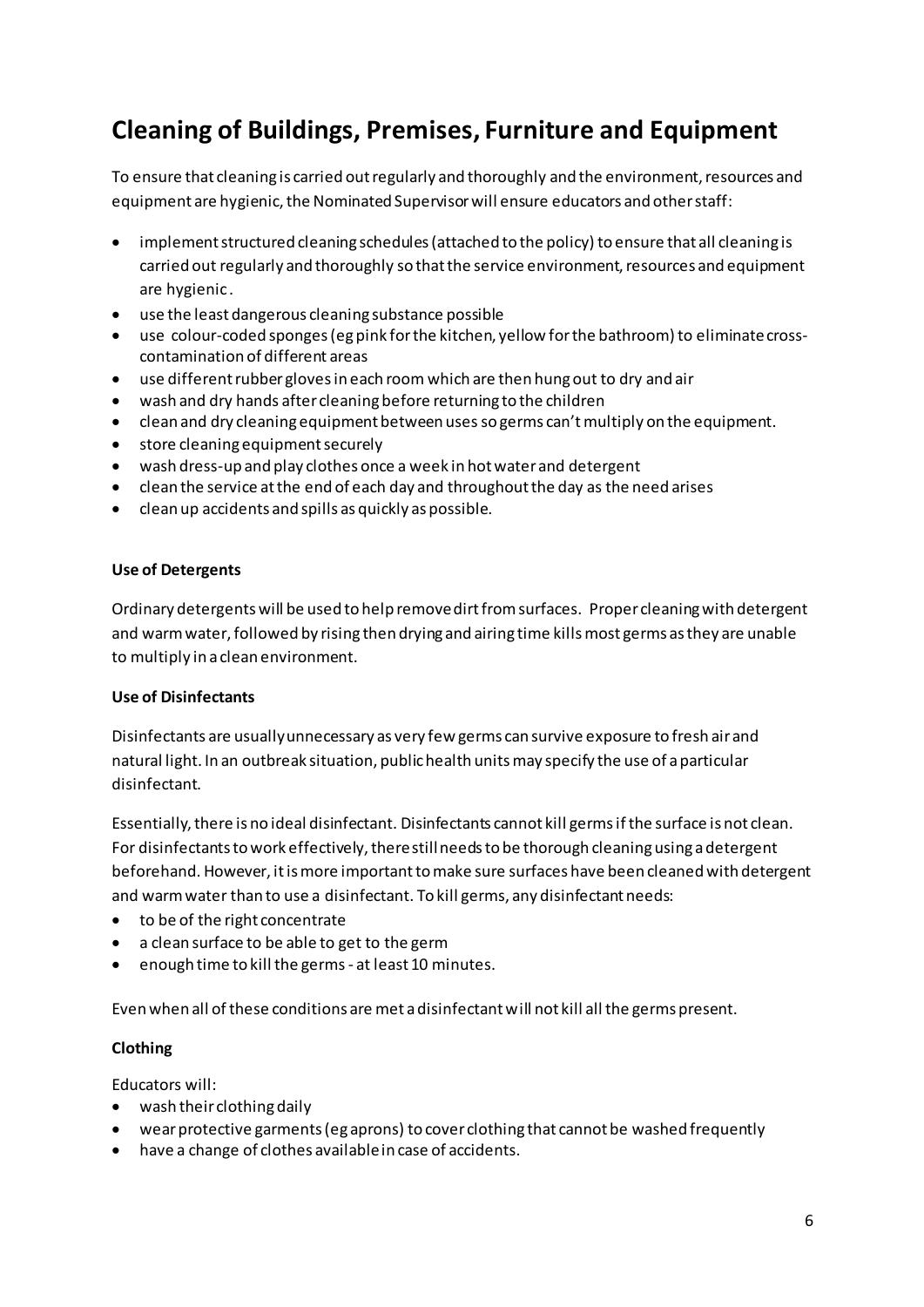## **Toys**

To avoid the spread of disease, the Approved Provider or Nominated Supervisor will:

- only buy washable toys
- discard non-washable toys that are for general use (non-washable toys may be used for one child only)

To avoid the spread of disease, educators will:

- wash toys at the end of each day, especially in younger children's rooms
- immediately remove a toy that has been sneezed on, mouthed, soiled or discarded after play by a child who has been unwell, so it can be washed at the end of the day
- wash toys in warm water and detergent (many can be washed in a dishwasher but not at the same time as dishes) and rinse in clean water
- use a toothbrush or other tool to clean difficult to reach areas eg corners
- take care cleaning toys that cannot be immersed in water eg wooden toys, rattles, toys with paper and cardboard and books, and wipe with a damp cloth and detergent
- thoroughly dry toys and books before returning to use. All, toys, including cloth toys and books can be dried by sunlight. Items like LEGO and construction blocks can also be left to drain on a clean tea-towel overnight
- regularly clean ride-on vehicles and outdoor toys and protect from the weather to preserve their lifespan.

## **Play Dough**

To reduce the risk of spreading infections, educators will:

- get children to wash their hands with soap and water before and after using play dough
- store play dough in a airtight container
- make a new batch of play dough each week
- discard play dough at the end of each day if there is an outbreak of vomiting and/or diarrhoea.

## **Packing Toys Away**

Educators will:

- pack small pieces in bags provided and replace bags which may be deteriorating
- use elastic bands to contain similar items (like railway tracks)
- complete puzzles before packing away if possible.

# **Hazardous Substances**

When **purchasing** dangerous chemicals, substances, medicines or equipment, the Approved Provider or Nominated Supervisor will:

- select and use the least hazardous substance or equipment
- only select substances which have child resistant lids or caps
- ensure dangerous substances/chemicals are supplied with a Safety Data Sheet (SDS) formerly called a Material Data Safety Sheet
- ensure educators adhere to the manufacturer's instructions for use, storage, and first aid recorded on the SDS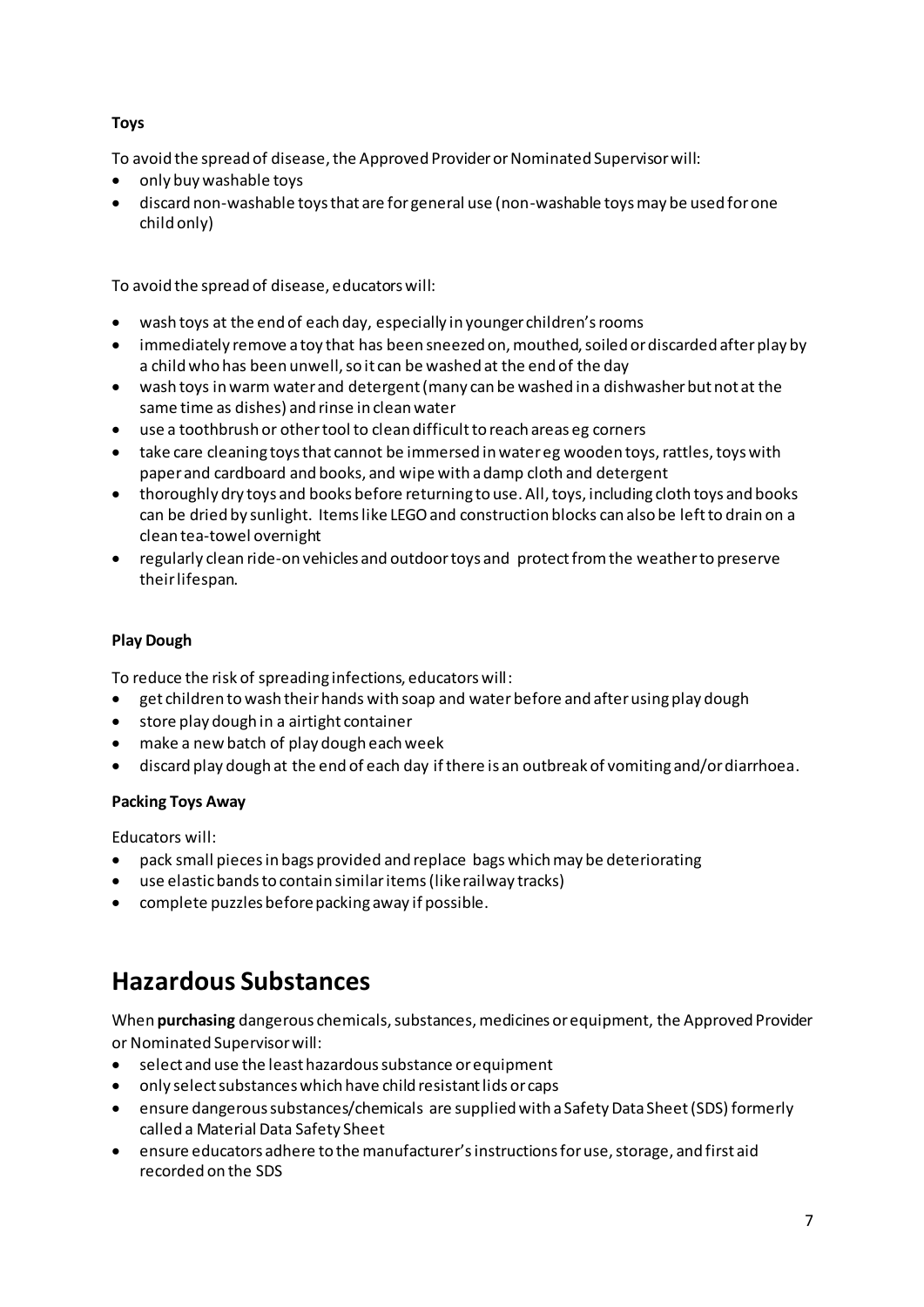• keep a register of all hazardous chemicals, substances and equipment used at the Service. Information recorded will include where they are stored, their use, any risks, and first aid instructions and the current SDS. The register will be readily accessible.

When **using** dangerous chemicals, substances, medicines or equipment, educators will:

- ensure the child resistant lids or caps are properly closed after use
- adhere at all times to manufacturer's advice and instructions (eg follow advice for products which need to be stored in a refrigerated environment)
- wear appropriate personal protective clothing recommended on the manufacturer's instructions.

When **storing** dangerous chemicals, substances, medicines or equipment, educators will:

- store all dangerous substances in their original containers
- keep all labels and/or use by dates intact at all times
- dispose of (without using) any dangerous substance not stored in the original container, or with destroyed labels and/or unknown use by dates. Disposal will be safe and in line with local council guidelines. Containers will not be reused under any circumstances
- lock all dangerous substances and equipment, including cleaning materials, detergents, toiletries poisons, dangerous tools and equipment with sharp and razor edges, in a place or facility which is labelled, secure and inaccessible to children.
- lock particularly dangerous and hazardous materials such as pesticides, herbicides, petroleum, kerosene, solvents and equipment which is operated by an engine or hazardous to children, in a locked facility external to the main building of the service, and separate from children's play or outdoor environments. The facility must have a bonded floor, be inaccessible to children and be clearly labelled as storing dangerous substances and/or equipment
- store any dangerous substances that need to be refrigerated in a labelled, child resistant container, preferably in a separate compartment or in a part of the refrigerator inaccessible to children
- wear appropriate personal protective clothing recommended on the manufacturer's instructions.

## **First Aid**

The Approved Provider or Nominated Supervisor will:

- seek medical advice immediately if poisoning or potentially hazardous ingestion, inhalation, skin or eye exposure has occurred by calling the Poisons Information Line on 131126 or Ambulance service on 000
- immediately ring the emergency services on 000 if there is any major emergency involving a hazardous chemical or equipment, a gas, fire or explosion hazard
- implement the first aid procedures in the Incident, Injury, Trauma and Illness Policy, and if required the emergency procedures in the Emergency Management and Evacuation Policy, if a child or any other person is injured by a chemical, substance or equipment .

### **Other requirements**

The Approved Provider or Nominated Supervisor will:

• notify the appropriate Workplace Health and Safety Authority if there is any major emergency involving a hazardous chemical or equipment, a gas, fire or explosion hazard or a child or any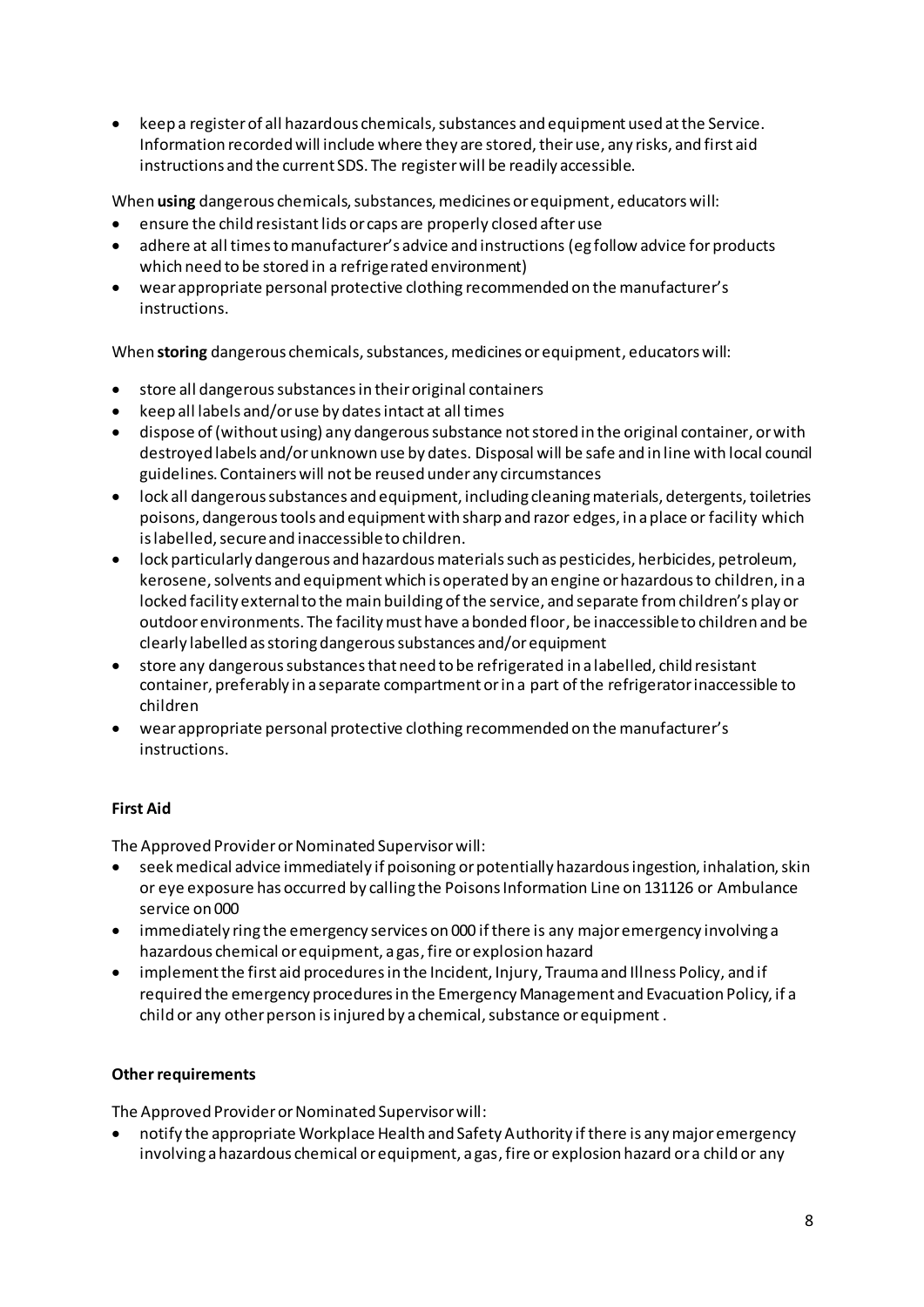other person is seriously injured by a chemical, substance or equipment (refer Work Health and Safety Policy).

• regularly implement the Poison Safety Checklist attached to this policy to ensure we protect the health and safety of all children and adults at the service.

# **Kitchens**

The Approved Provider or Nominated Supervisor will ensure:

- children cannot gain access to any harmful substance, equipment or facility
- a door, half-gate or other barrier prevents unsupervised entry by children into the kitchen
- the preparation of children's bottles is both safe and hygienic at all times and separate from nappy change area.

# Laundry

• The laundry areaincludes a <washing machine> <trough> with hot & cold water supply for the laundering of soiled clothes, linen and nappies.

# **Sun Protection**

The Approved Provider, Nominated Supervisor, educators and staff understand that exposure to ultraviolet (UV) radiation in childhood is a major risk factor for developing skin cancer later in life. Correct sun protection practices reduce a child's risk of skin and eye damage and ensure they obtain enough vitamin D from the sun to allow for healthy bone development and maintenance.

The Approved Provider, Nominated Supervisor, educators and staff will:

- use a combination of sun protection measures whenever UV levels reach 3 and above.
- access the daily SunSmart UV Alert at http://www.bom.gov.au/uv to find out daily local sun protection times and UV index
- ensure sun protection measures are adequate at all times, particularly from 10 am to 2 pm when daily UV levels reach their peak
- ensure protection measures are adequate for children with all skin types, including children with very fair skin
- ensure sun protection measures are considered when planning excursions.

### **Sun Protection Measures**

### 1. Outdoor Activities

Educators and staff will minimise outdoor activities and events as much as possible between 11am and 3pm during the summer time of the year. This means reducing both the frequency and length of time children are outside.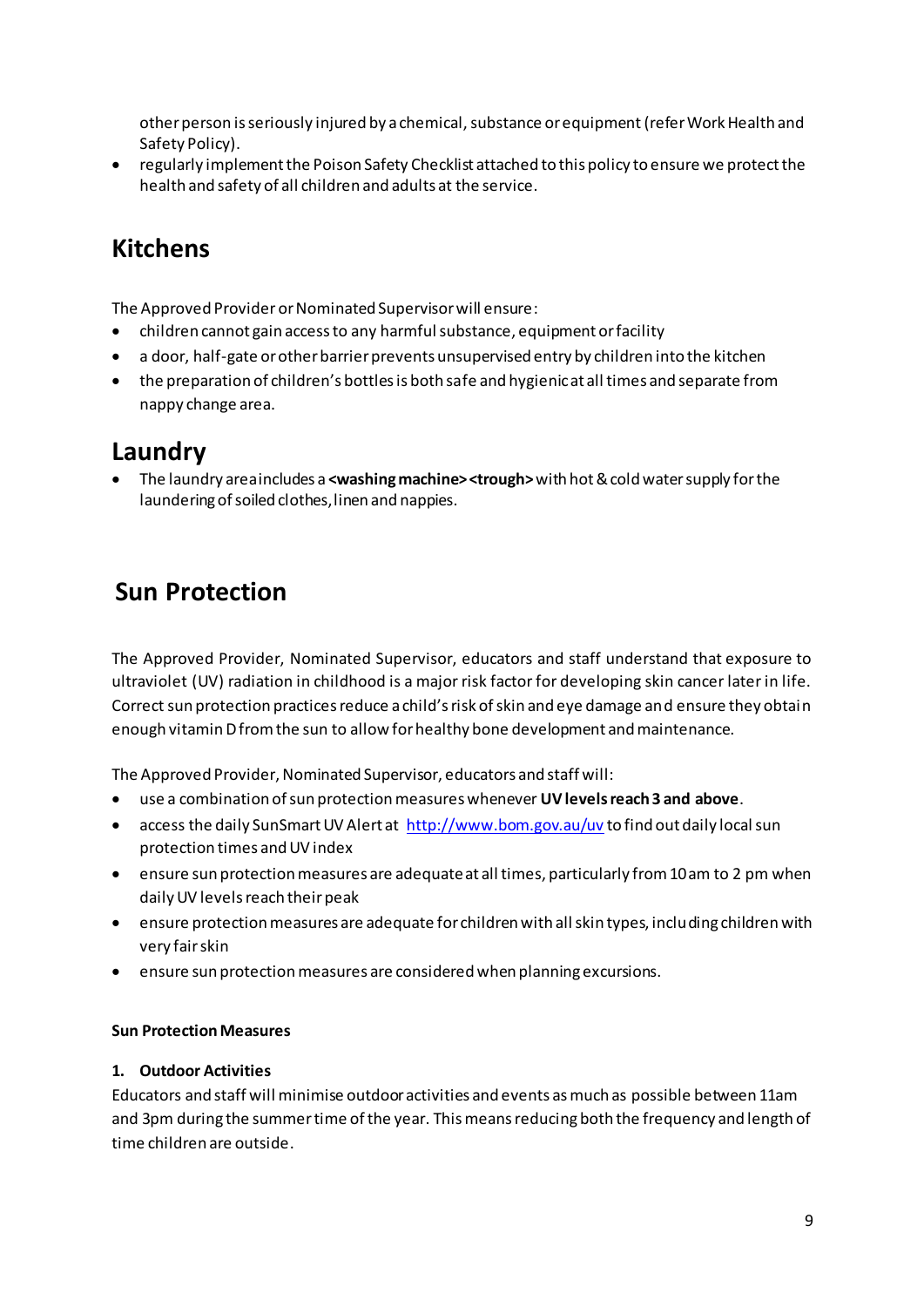### **2. Shade**

The service will provide and maintain adequate shade for outdoor play. Shade options can include a combination of portable, natural and built shade. Regular shade assessments will be conducted to monitor existing shade structures and assist in planning for additional shade.

Outdoor activities will be planned in shaded areas. Play activities will be set up in the shade and moved throughout the day to take advantage of shade patterns. Children will be directed to use available areas of shade when outside.

### **3. Hats**

Educators, staff and children are required to wear sun safe hats that protect their face, neck and ears. A sun safe hat is a:

- legionnaire hat
- bucket hat with a deep crown and brim size of at least 5cm (adults 6cm)
- broad brimmed hat with a brim size of at least 6cm (adults 7.5cm).

Children without a sun safe hat will be asked to play in an area protected from the sun (e.g. under shade, veranda or indoors) or can be provided with a spare hat.

## **Please note: Baseball caps or visors are not sun safe because they do not provide enough sun protection.**

### **4. Clothing**

When outdoors, educators, staff and children will wear sun safe clothing that covers as much of the skin (especially the shoulders, back and stomach) as possible. This includes wearing:

- loose fitting shirts and dresses with sleeves and collars or covered neckline
- longer style skirts, shorts and trousers
- dark coloured clothing that is made from cool, densely woven fabric

Children who are not wearing sun safe clothing can be provided with spare clothing.

### **Please note: Midriff, crop or singlet tops are not sun safe because do not provide enough sun protection.**

### **5. Sunglasses**

Children who choose to wear sunglasses will be encouraged to wear close fitting, wrap-around sunglasses that meet the Australian Standard 1067 (Sunglasses: Category 2, 3 or 4), are preferably marked eye protection factor 10, cover as much of the eye area as possible and have soft elastic to keep them in place.

## **6. Sunscreen**

All educators, staff and children will apply SPF30+ broad-spectrum water-resistant sunscreen 20 minutes before going outdoors and reapply every 2 hours. Sunscreen will be stored in a cool, dry place and the use-by-date monitored. Authorisation to apply sunscreen will be obtained from parents. Children and babies may not be able to play outside if we are not authorised to apply sunscreen.

### **7. Babies (under 12 months)**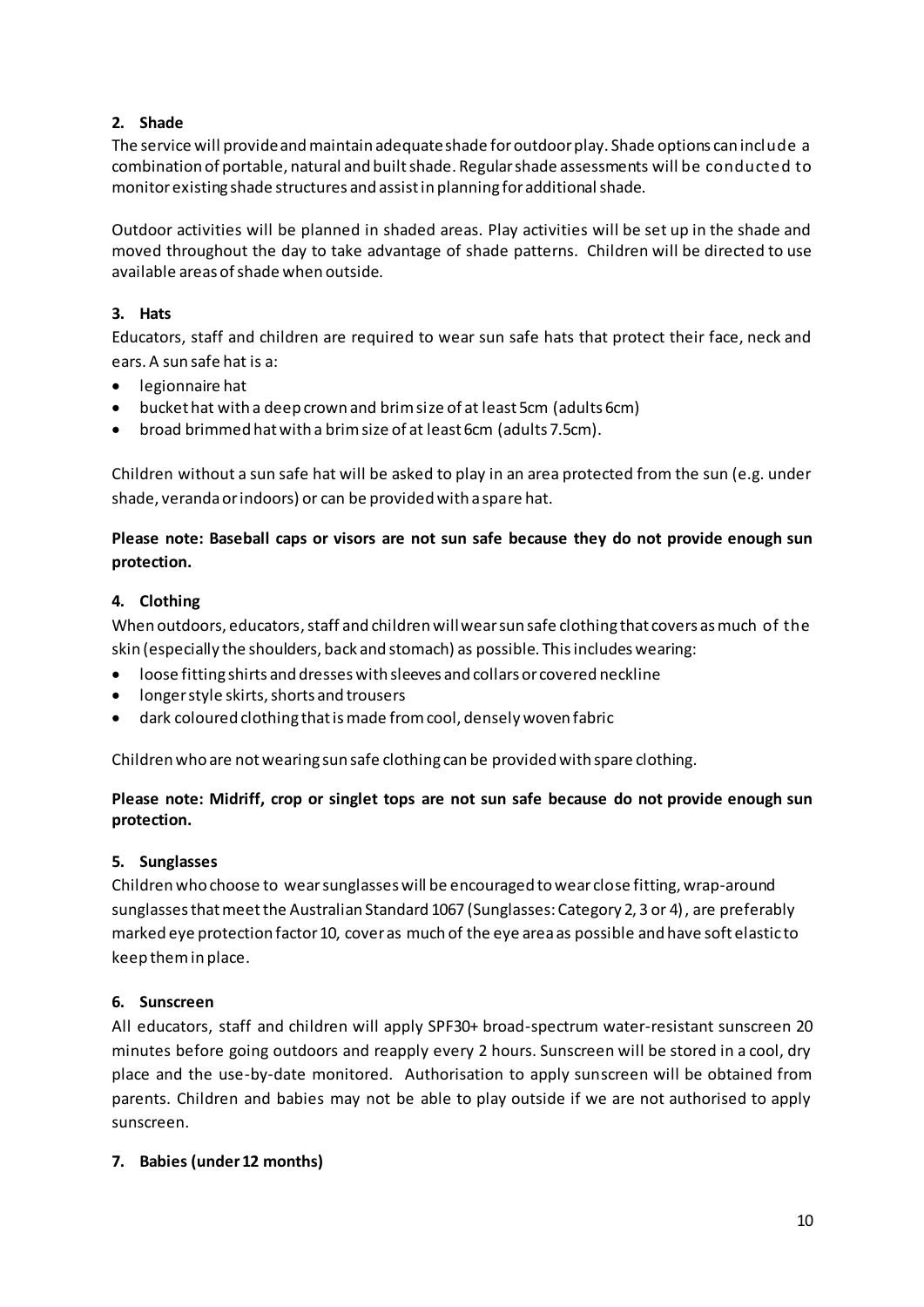When UV levels reach 3 or above babies will not be exposed to direct UV and they will be kept in the shade at all times. Their skin will always be well protected. They will wear sun safe hats and clothing and small amounts of SPF30+ broad-spectrum water-resistant sunscreen may be applied to their exposed skin.

### **8. Role Modelling**

Educators and staff will act as role models and demonstrate sun safe behaviour by:

- wearing a sun safe hat (see Hats)
- wearing sun safe clothing (see Clothing)
- applying SPF30+ broad-spectrum water-resistant sunscreen 20 minutes before going outdoors and reapplying every 2 hours
- using and promoting shade

### **Families and visitors are encouraged to role model positive sun safe behaviour.**

### **9. Education and Information**

Sun protection will be incorporated regularly into learning programs. Sun protection information will be promoted to educators, families and visitors. Further information is available from the Cancer Council websit[e https://www.cancerwa.asn.au/](https://www.cancerwa.asn.au/)

### **10. Policy Availability**

The sun protection policy, updates and requirements (including hat, clothing and sunscreen) will be made available to educators and staff, families and visitors in our Parent Handbook and through other Service communications.

### **11. Review**

The Nominated Supervisor will monitor and review the effectiveness of our sun protection policy regularly, at least once every 12 months

# **Extreme Heat**

Extreme heat is usually defined as a period of abnormally and uncomfortably hot weather that could adversely affect people's health. Babies and young children are especially vulnerable to extreme heat. To protect the health of our children and educators/staff during periods of extreme heat educators will:

- Regularly offer children water to drink
- Regularly ask children if they would like to cool their faces with wet washers or by splashing water on their faces in the bathroom sink
- Regularly sponge the faces of babies using cool, wet washers
- Ensure children are dressed in cool clothing eg singlets, short sleeves
- Keep children indoors in a cool, comfortable environment with air conditioning or fans
- Organise water play activities inside
- Cancel or postpone excursions and outdoor activities
- Check the storage instructions for medications and take appropriate action eg move medication to fridge or request new medication supply if extreme temperature likely to damage medication
- Listen for bushfire messages if in a bushfire risk area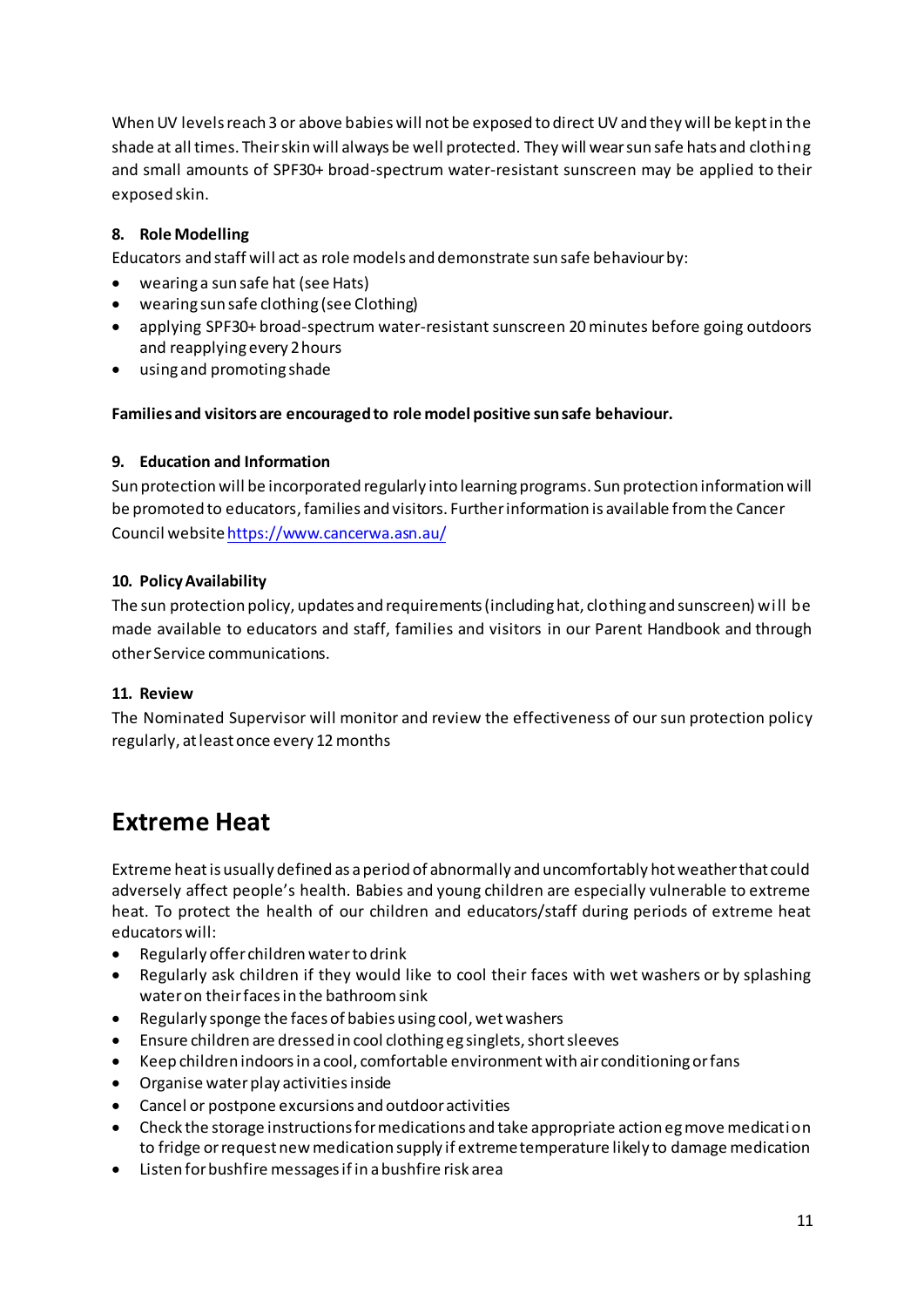• Ensure children, including siblings of children at the service, are never left in parked cars

When the period of extreme heat has subsided educators will:

- Open the windows if there is a cool breeze
- Allow children outside following our sun safety procedures

If there is a complete loss of power during a heatwave, educators will implement service procedures for emergency power (see Emergency Management and Evacuation Policy) including the use of battery operated fans to cool children. Families will be contacted to collect children if educators believe children's health is at risk from the heat.

# **Water Safety**

The Approved Provider, Nominated Supervisor and educators understand the risks that water based activities pose and will undertake measures to protect the health and safety of all children involved in water based activities.

Educators will:

- complete a risk assessment before allowing children to engage in water based activities at the service or on excursion and ensure all risks are minimised or eliminated where possible.
- ensure no child swims in any water without:
	- written permission from parents.
	- appropriate educator/child ratios in place and adequate supervision.
- closely supervise children at all times and never leave any child unattended near water.
- ensure children with diarrhoea, upset stomachs, open sores or nasal infections do not swim or play in water.
- ensure all children wear appropriate swimmers in a pool, go to the toilet before entering the pool, and follow correct toileting hygiene practices while in the pool.
- remove all children immediately if a child passes a bowel motion in the pool, advise pool managers if at a public pool, disinfect and if practical empty a home pool or trough.

To prevent accidents and illnesses related to water based activities at the service educators will:

- fill wading pools with less than 300 mm of water.
- remove any items or objects that could be used to climb into the fenced area of a pool , trough, or water storage unit e.g. chairs, bins, bikes, any overhanging trees.
- cover all water containers like ponds, spas, nappy buckets, bathtubs or ensure they are inaccessible to children
- immediately empty all wading pools/water troughs etc. after every use and store in a way that prevents water collecting in them (e.g. upright/inverted).
- ensure children's play areas are safely fenced off from water hazards like rivers, dams, creeks, lakes, irrigation channels, wells.
- check grounds after rain or watering and empty water that has collected in holes or containers.
- ensure all pools and troughs in which children play are hygienically cleaned, disinfected and chlorinated (larger pools) in accordance with the instructions on the container
- For wading pools and trough educators will:
	- remove leaves and debris daily
	- hose away surface dirt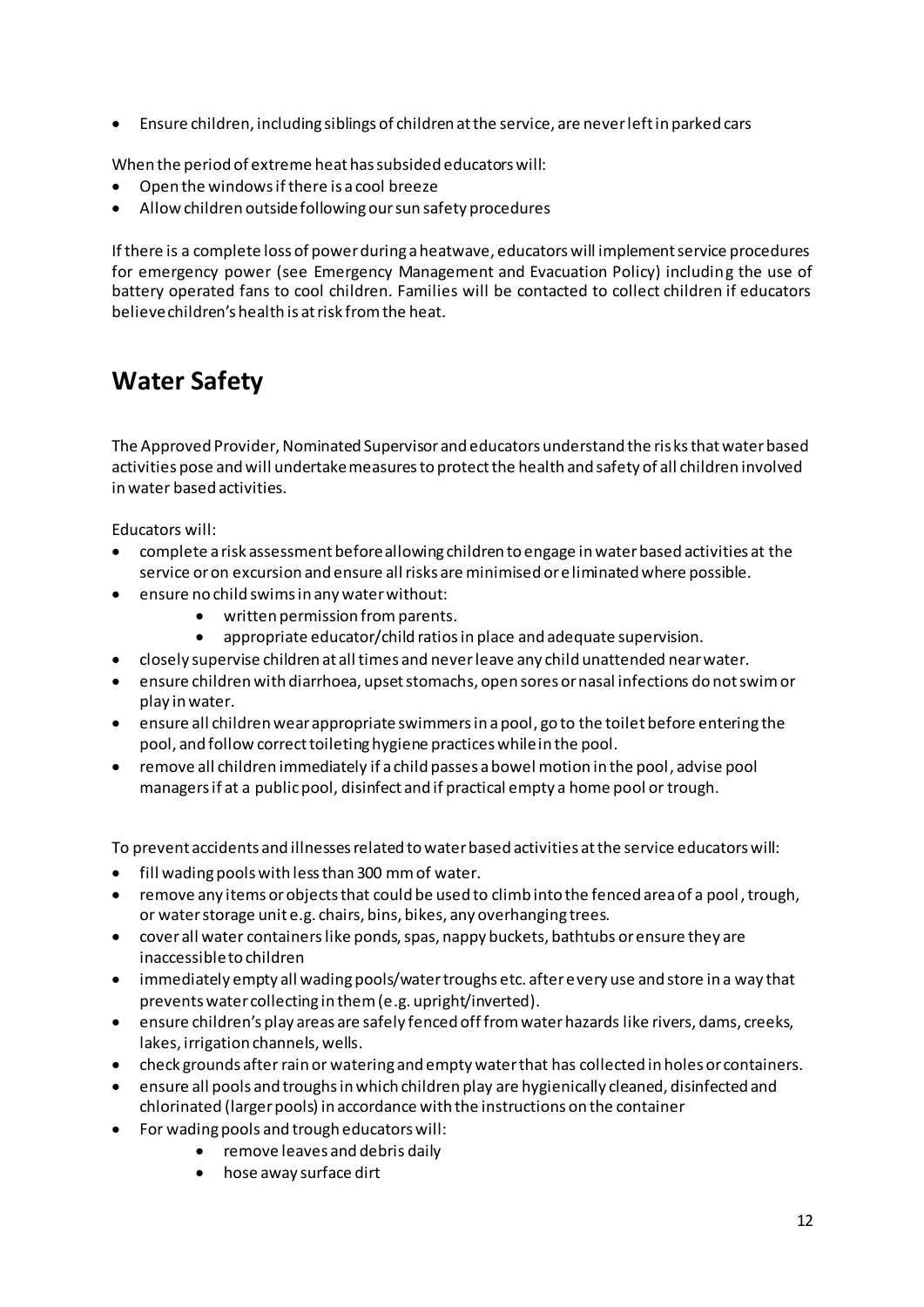• scrub inside with disinfectant and rinse it away before refilling.

# **Visitors**

To ensure we can meet Work Health and Safety requirements and ensure the safety of our children, individuals visiting our service must sign in when they arrive at the service, and sign out when they leave.

# **Inspection and testing of electrical equipment**

Services must ensure that electrical equipment is regularly inspected and tested by a competent person if the electrical equipment is supplied with electricity through an electrical socket and used in conditions where it could be damaged, including exposure to moisture, heat, vibration, mechanical damage, corrosive chemicals or dust. A record of the testing, which may be a tag attached to the equipment tested, must be kept until the equipment is next tested or disposed of and must specify:

- the name of the tester
- the date and outcome of the testing
- the date on which the next testing must be carried out.

# **Maintenance of Fire Equipment**

All fire equipment at our service will comply with relevant laws and regulations, council requirements and the Building Code, and be maintained in line with the Australian Standard AS 1851-2012 (see Attachment D).

# **Back Care and Manual Handling**

Manual handling means any activity requiring the use of force exerted by the person to lift, lower, push, pull, carry or otherwise move, hold or restrain any person or object.

Manual handling injuries can be the result of incorrect manual handling techniques, overuse, or from accidents. Injuries include back strains, and sprains in other parts of the body such as the neck, arm, shoulder and knee, bruising and lacerations.

Employers and managers have a legal duty to provide safe workplaces and implement safe workplace practices.

### **Principles of Preventing Manual Handling Injuries**

- 1. Eliminate or reduce the amount of manual handling.
- 2. Reduce the amount of bending, forward reaching, and twisting, in all tasks.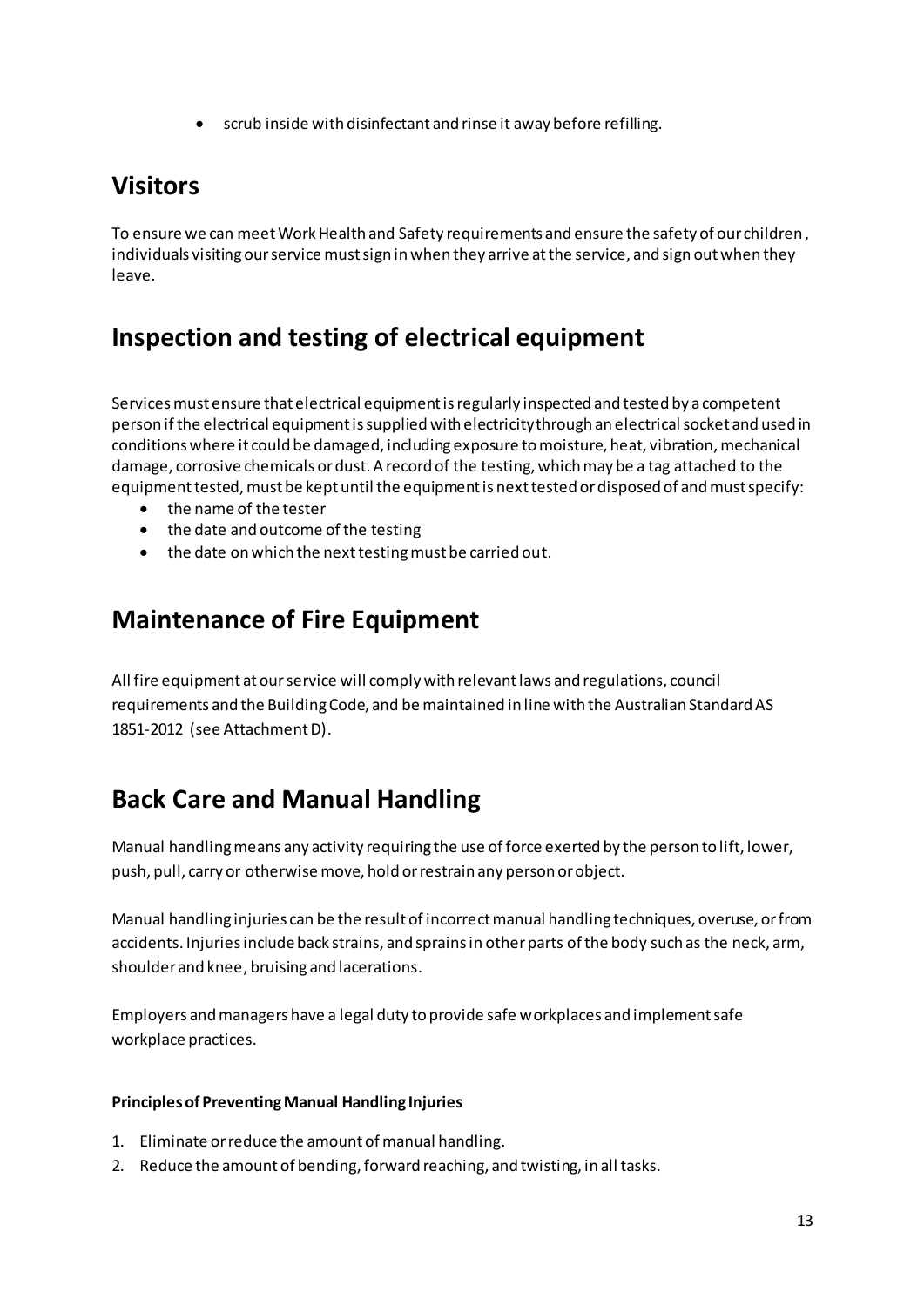- 3. Reduce worker fatigue.
- 4. Keep all equipment in good working order.
- 5. Keep the workplace environment safe.

The Nominated Supervisor will:

- provide annual training in manual handling and back care
- display written, current information regarding manual handling in the staff room
- ensure equipment and facilities are designed and maintained to reduce manual handling injuries
- ensure work practices are consistent with safe manual handling guidelines
- ensure educators and staff follow our safe manual handling procedures
- identify, assess and control all risks associated with manual handling
- clearly mark any equipment which requires more than one person to lift or move it.

To help prevent manual handling injuries educators and staff will:

- kneel rather than bend down eg to help a child put their shoes on
- sit rather than bend eg to comfort a child, educators will sit on the floor and encourage the child to sit on their lap
- sit in an appropriate sized chair (or on the floor) so their upper legs are horizontal to hips and feet flat on the floor
- sit in an appropriate sized chair and table to complete writing tasks (eg programming)
- carry children with one arm under the child's buttocks and the other arm supporting the child's back, with the child facing them as close as possible to their body
- not carry a child on their hip because this can strain the back, and only carry children when necessary
- lift safely and avoid twisting, especially with awkward loads
- lift a child out of a cot by leaning against the cot and raising the child as close as possible to their body. Educators and staff will not stretch over and lift
- help larger children to climb up steps/ladder provided to change table
- use a step ladder to reach above shoulder level
- avoid extended reaching forward eg leaning into low equipment boxes
- share the load if the equipment is heavy, long or awkward
- ask for help and organise a team lift when sliding, pulling or pushing equipment that is not easy to move e.g. trestles or gym mats
- rearrange surroundings to meet the needs of both children and adults where possible
- use equipment and furniture that can be moved around as safely and easily as possible
- store seldom-used objects up high between the shoulder-to-raised arm height
- avoid storing objects between a person's knuckles and the floor
- use mechanical aids like ladders and trolleys where possible to avoid lifting and stretching
- Reduce accidents by implementing good housekeeping practices including ensuring:
	- the floors and other walking surfaces are uncluttered, even and non-slippery
	- the environment is tidy
	- there is adequate space to work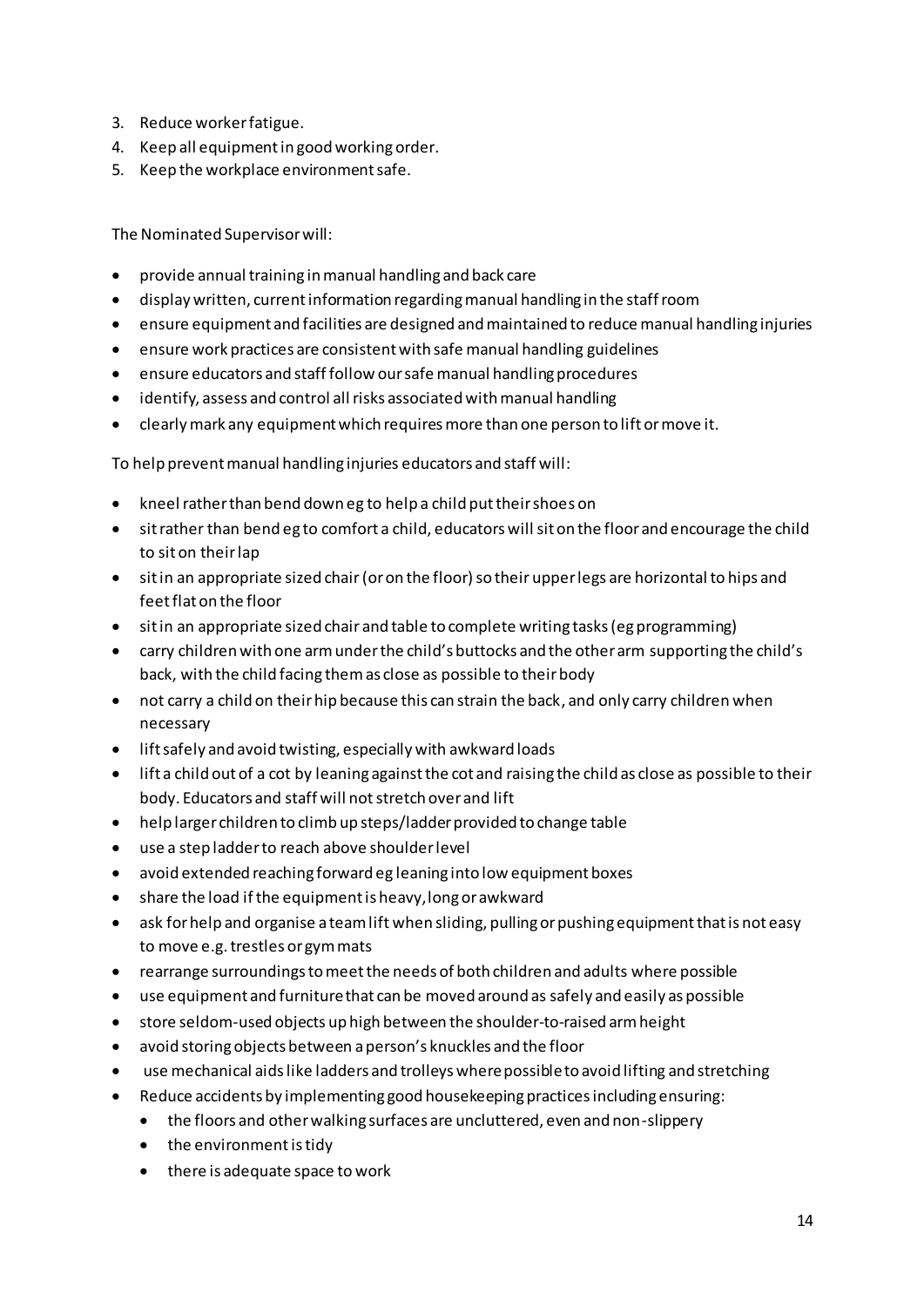- equipment is maintained regularly
- lighting is adequate.

### **How to Lift Safely**

- 1. Place your feet in astride position
- 2. Keep your breastbone as elevated as possible
- 3. Bend your knees
- 4. Brace your stomach muscles.
- 5. Hold the object close to your centre of gravity i.e. around your navel
- 6. Move your feet not your spine
- 7. Prepare to move in a forward-facing direction
- 8. Ask for help when it is not possible to lift on your own

#### **Avoid Twisting when Lifting**

To avoid injuries result from twisting educators and staff will:

- move equipment when children are not around
- rearrange storage so that it is easier and safer to replace and remove items
- lift only within the limits of their strength
- use beds and equipment that are easy to move
- ensure they can see where they are going when carrying equipment or children
- be especially careful when lifting a child with special needs.

#### **Organising a Team Lift**

Educators and staff will:

- 1. Ask a colleague who is willing and able to help, and ideally is fairly well matched with them in size and strength
- 2. Agree on a plan of action to achieve a coordinated lift
- 3. Appoint one person as team leader to 'call' the lift.

### **How to Assess the Correct Storage and Shelving Height**

Correct storage and shelving height is important to prevent slips, falls and strains. When standing with feet together and hands by sides:

- the best height range for handling loads is around waist level
- the acceptable height for lifting is any point between a person's knuckle and shoulder.

# **Sources**

**Education and Care Services National Regulations 2012 Early Years Learning Framework Dangerous Substances (National Code of Practice for the Labelling of Workplace Substances) Code of Practice Approval 2006 National Quality Standard**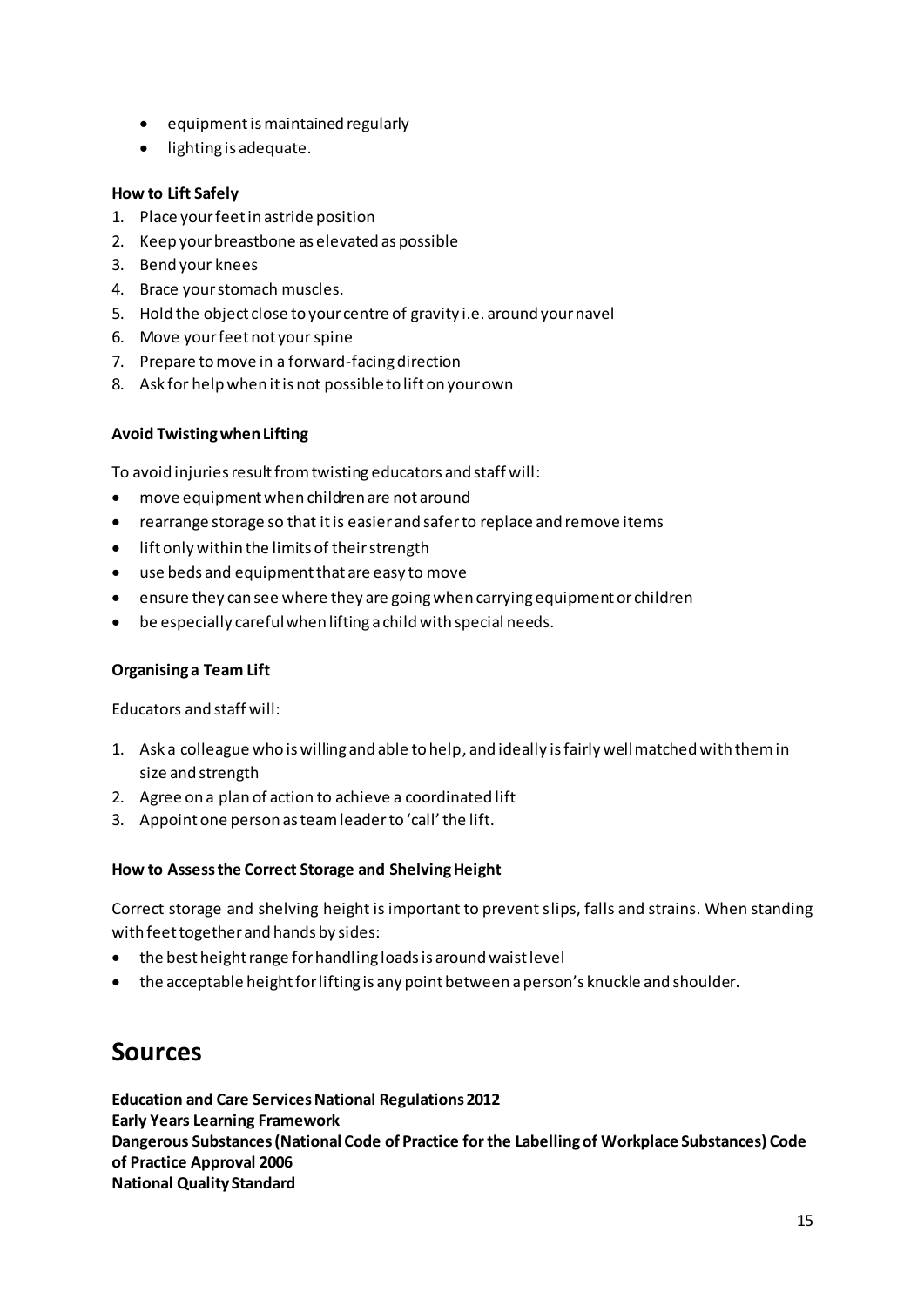**Occupational Safety and Health Act 1984** Staying Healthy -Preventing infectious diseases in early childhood education and care services 2012 **Cancer Council WA SunSmart Sample Sun Protection Policy** Work Safe Victoria: Children's services - occupational health and safety compliance kit Australian Standards 1851-2005 "Maintenance of Fire Protection Systems and Equipment" **Building Code of Australia Building Act 2011 Building Regulations 2012** Royal Life Saving Society Home Pool Safety Checklist Royal Life Saving Society Wading Pools Checklist Australian Standard 1926.1 Swimming Pool Safety Kidsafensw: Playground surfacing Heat health plan for Victoria Vic Govt Better Health: How to cope and stay safe in extreme heat

# **Review**

The policy will be reviewed annually by:

- Management
- Employees
- Families
- Interested Parties

**Reviewed: February 2018** 

Date for next review: February 2019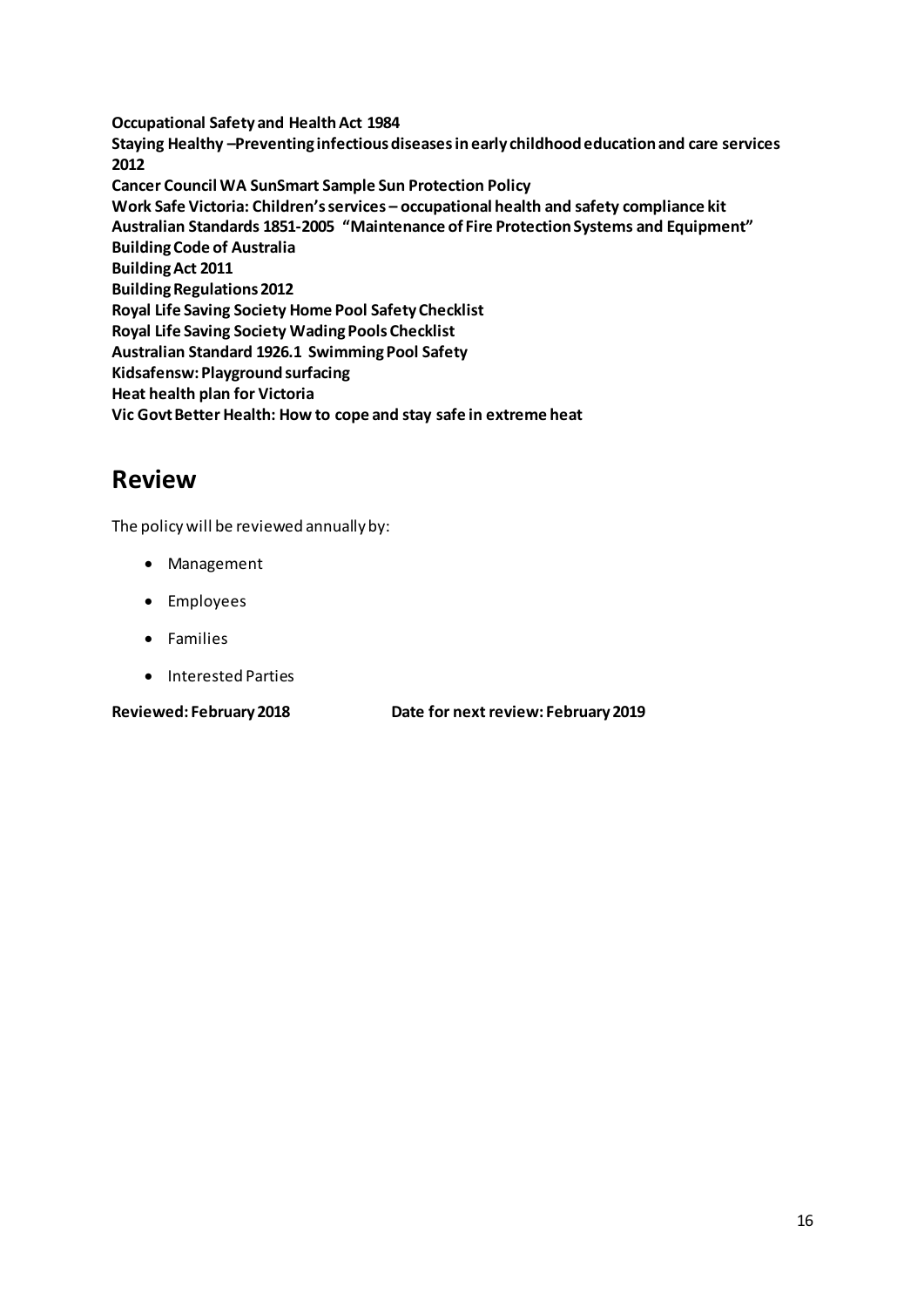## **Attachment A**

## **Environmental Checklists**

The following can be used as a guideline to produce Checklists for the service's individual needs.

### **Checklist: Outdoor**

- Building maintenance regularly maintain and check for hazards, check building is in a safe, clean and hygienic condition. Keep records of any damages and subsequent repairs.
- Doors-have finger jam protectors.
- Dust mites, pet allergens regular dusting and vacuuming.  $\bullet$
- Fence- outdoor play areas securely on all sides of from roads, water hazards, and driveways. Maintain fences at correct height. Install childproof self locking devices on gates.
- Garbage safely and promptly disposed of. Use lidded secure bins that prevent child access and maintain in a clean and safe condition. Encourage recycling.
- Garden and renovation debris removed. Regularly trim branches and bushes.
- Garages and sheds kept locked.
- Heating, cooling, ventilation, lighting comfortable, safe, maintained, guarded and are kept out of reach of children.
- Hygienic, regularly cleaned and maintained conditions protect against vermin, bacteria, mildew, lead, asbestos and other dust allergens.
- Non-slip floors, stairs, steps, grounds and nonporous indoor floors for easy cleaning.
- Pesticides dangerous chemicals should not be used to remove vermin.
- Renovations-reduce dangers e.g. lead, asbestos, holes and excavations.
- Safety glass is installed according to the Australian Standards on all glass doors and windows accessible to children, and safety decals on both sliding doors and plate glass doors at child and adult eye level.
- Security minimise unauthorised access with appropriate fencing and locks.
- Spills clean away as they occur.
- Under Service access (including buildings on stilts and footings) lock or block access.
- Window fly screens securely fitted, maintained and permanent.

### Checklist-Indoor

- Access for children and adults with disability ensure safe access into, within and out of the Service, security, toilet and washing facilities, and check for hazards for wheelchairs and people with impaired sight, hearing or mobility.
- Barriers age appropriate, child proof, self locking barriers to balconies, stairways, kitchen,  $\bullet$ bathroom, laundry, garage, other levels in the Service, front and back garden.
- Children at risk maintain extra security and supervision of children at special risk.
- Choking hazards e.g. small toy parts, beads, nuts, blind and curtain cords, plastic bags, sandwich bags and balloons are removed.
- Decorations and children's artwork aren't near ceiling fans, air conditioners or heaters. Avoid use of tacks, pins, and staples.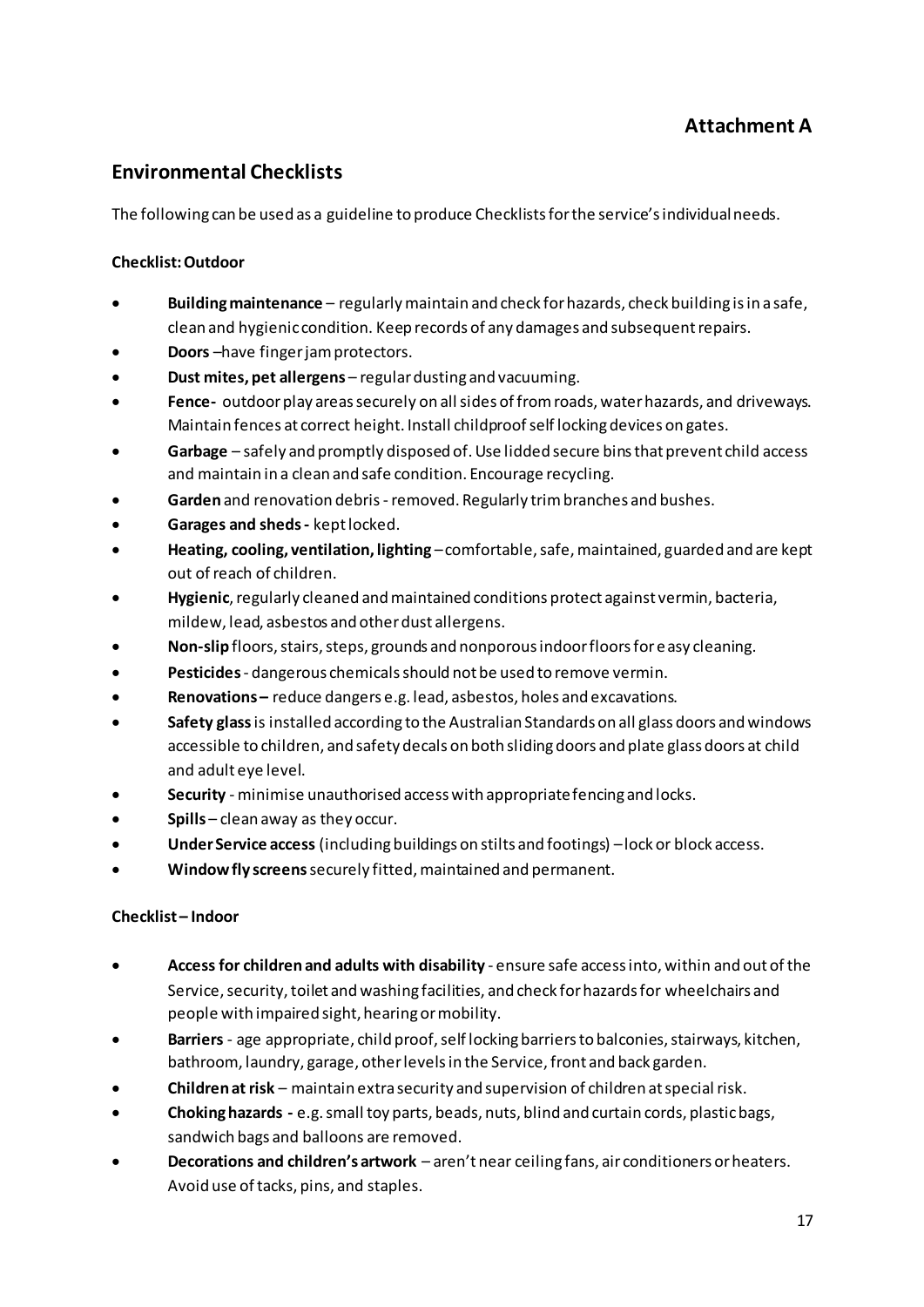- **Emergency evacuation** –evacuation plan and emergency contact numbers displayed, families informed and evacuation procedures rehearsed.
- **Fire**  fire blanket, extinguisher, fire exits, smoke detectors, electrical safety switch.
- **First aid kit** with approved contents is maintained and accessible. Ensure First Aid certificates are current for relevant educators.
- **Guard and make inaccessible to children:** heaters, coolers, fireplaces, stoves, microwaves, power points, and office equipment.
- **Hazardous indoor and outdoor plants** identify, remove or make inaccessible to children.
- **Heaters –** ensure that children cannot come in contact with hot surfaces and ensure heaters are away from children's cots. It is preferable to use heating where combustion products are ducted outside. If gas heating is used ensure there is adequate ventilation while the heater is operating.
- **Hot water**  ensure the hot water supply is regulated to keep it below the temperature at which a child can be scalded (Any new hot water installations in early childhood services are required to ensure water delivered from the tap does not exceed 45° C ).
- **Machinery, tools and equipment**  ensure all engine operated or other hazardous equipment, tool or machinery are stored securely and are inaccessible to children.
- **Noise**  reduce excessive exposure.
- **Non-slip, non-porous** floors, stairs.
- **Pets and animals**  inform families of pets kept on premises and plans to obtain new pets. Ensure pets are vaccinated, wormed, don't have fleas, are clean and healthy. Keep pet accessories such as pet food, litter boxes, pet toys away from children. Exclude dogs from children's play areas. Keep children-pet interactions minimal and supervise interaction times.
- **Safe play rules and adequate play spaces**: discourage running indoors and safe furniture layout to avoid collisions.
- **Safety glass used and installed** according to Australian Standards, and Australian Building Codes on all glass doors and windows accessible to children, **safety decals** on sliding doors and plate glass doors at child and adult eye level.
- **Security**  ensure all entry doors are locked at all times and place bells on doors.
- **Smoke free environment** in all areas.
- **Educators personal items**  ensure personal items such as bags, sharp instruments, toiletries and medicines are kept secure and are inaccessible to children.
- **Stairways,** ramps, corridors, hallway, external balcony are enclosed to prevent a child falling.
- **Store in locked cabinet** any unsafe items, e.g. chemicals, medicines, razors, knives and electrical equipment.
- **Supervision and visibility of children –** ensure children are visible and supervised at all times. High risk areas are children in high chairs, playpens and play areas, on change tables, and in nappy change and toilet areas. Have at least two educators on premises at all times with vision of each other and the children, including when changing nappies or washing children.
- **Toys**  meet safety standards, age appropriate, maintained, and non-toxic.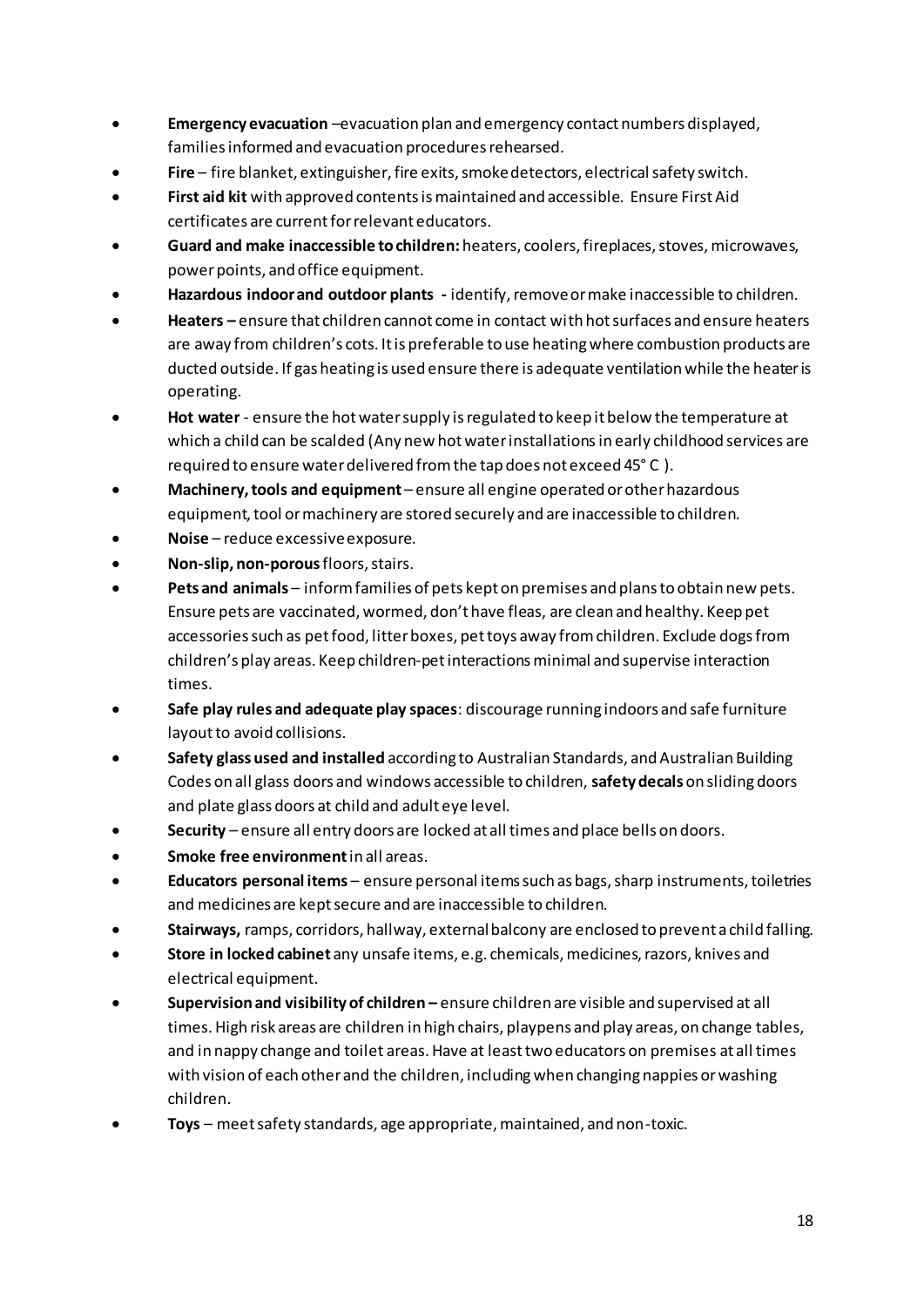# **Attachment B**

# **Poison Safety Checklist**

Week beginning:\_\_\_\_\_\_\_\_\_\_\_\_\_\_\_

| <b>Checklist</b>                                     | <b>Yes</b> | <b>No</b> | <b>Action required</b> |
|------------------------------------------------------|------------|-----------|------------------------|
| Have all chemical products been checked to           |            |           |                        |
| determine if they need to be stored in a lockable    |            |           |                        |
| cupboard?                                            |            |           |                        |
| Have all chemical products been checked to           |            |           |                        |
| determine if they require disposal (out of date or   |            |           |                        |
| no longer required)?                                 |            |           |                        |
| Are all chemicals labelled correctly?                |            |           |                        |
| Are food and chemicals stored separately?            |            |           |                        |
| Are all chemicals stored securely?                   |            |           |                        |
| Are Safety Data Forms available for all chemicals in |            |           |                        |
| the Service and placed with the chemical?            |            |           |                        |
| SDS Register available?                              |            |           |                        |
| SDS Register Current?                                |            |           |                        |
| Are containers for soiled nappies securely covered   |            |           |                        |
| and the contents inaccessible to children?           |            |           |                        |
| Are low toxicity products used whenever possible?    |            |           |                        |
| If any handbags contain medication, are they         |            |           |                        |
| stored safely?                                       |            |           |                        |
| Is the Poisons Information Centre number             |            |           |                        |
| available at every phone? (1311 26)                  |            |           |                        |
| Is there any paint flaking of the walls that may     |            |           |                        |
| contain lead?                                        |            |           |                        |
| Have all poisonous plants been removed from the      |            |           |                        |
| Service's premises?                                  |            |           |                        |
| Have families been provided with information on      |            |           |                        |
| poison safety?                                       |            |           |                        |
| Have chemical storage areas been labelled with       |            |           |                        |
| chemicals stored here signs?                         |            |           |                        |
| Medication is stored in locked                       |            |           |                        |
| containers/cupboard?                                 |            |           |                        |

| <b>Educators Name:</b>      |  |
|-----------------------------|--|
| <b>Educators Signature:</b> |  |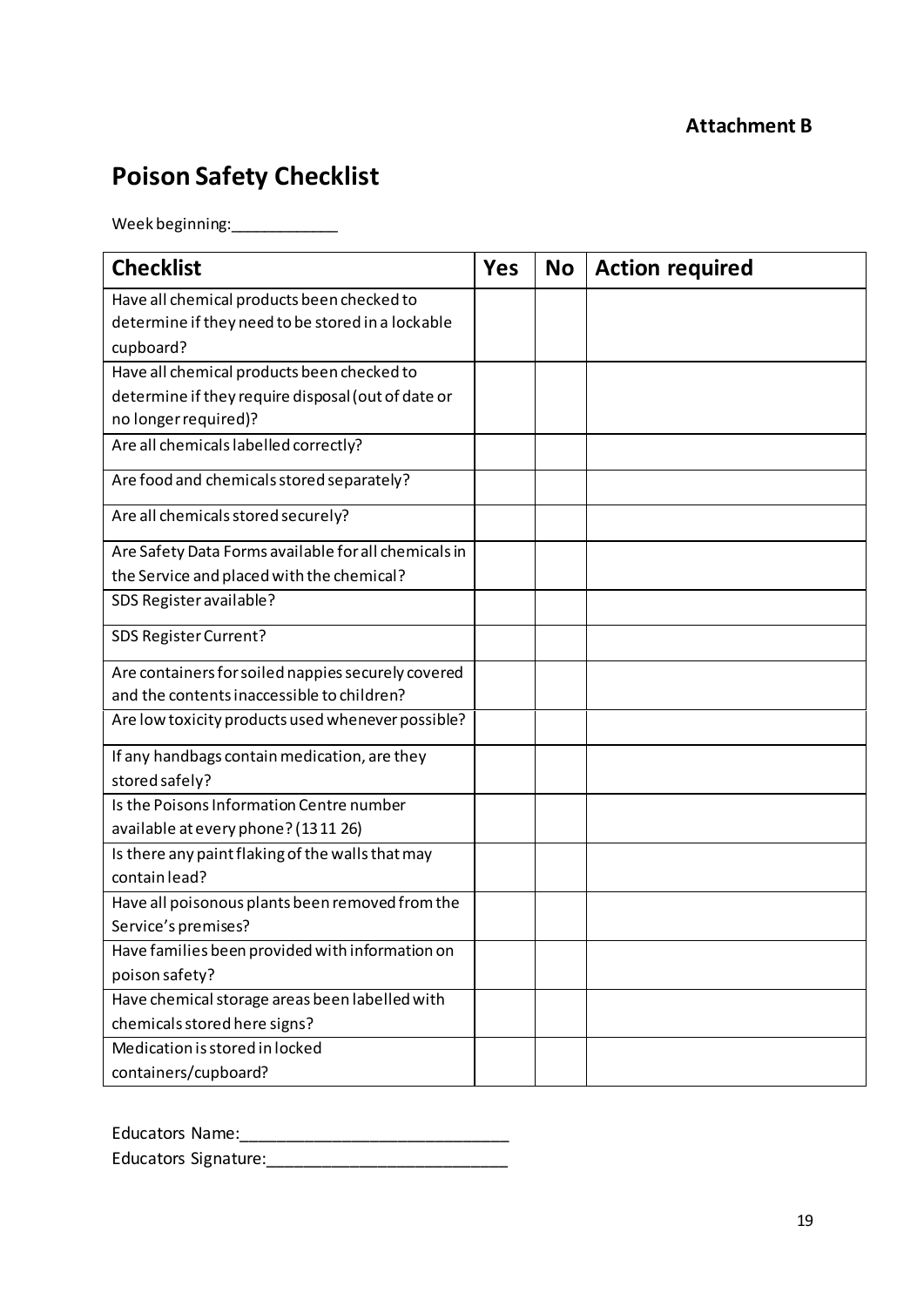# **Attachment C**

# **Cleaning Schedule**

|                                                                                                                                               | <b>Wash DAILY plus</b><br>when visibly<br>soiled | Wash WEEKLY plus<br>When visibly soiled |
|-----------------------------------------------------------------------------------------------------------------------------------------------|--------------------------------------------------|-----------------------------------------|
| Bathrooms - wash tap handles, toilet seats, toilet handles<br>and door knobs. Check the bathroom during the day and<br>clean if visibly dirty |                                                  |                                         |
| Toys and objects put in the mouth                                                                                                             | J                                                |                                         |
| Surfaces the children have frequent contact with eg<br>bench tops, taps, cots and tables                                                      |                                                  |                                         |
| Beds, stretchers, linen and mattress covers (if each child<br>does not use the same mattress cover every day)                                 |                                                  |                                         |
| Door knobs                                                                                                                                    |                                                  |                                         |
| Floors.                                                                                                                                       |                                                  |                                         |
| Low shelves                                                                                                                                   |                                                  |                                         |
| Other surfaces not often touched by children                                                                                                  |                                                  |                                         |

## **Attachment D**

**Fire Equipment and Maintenance**